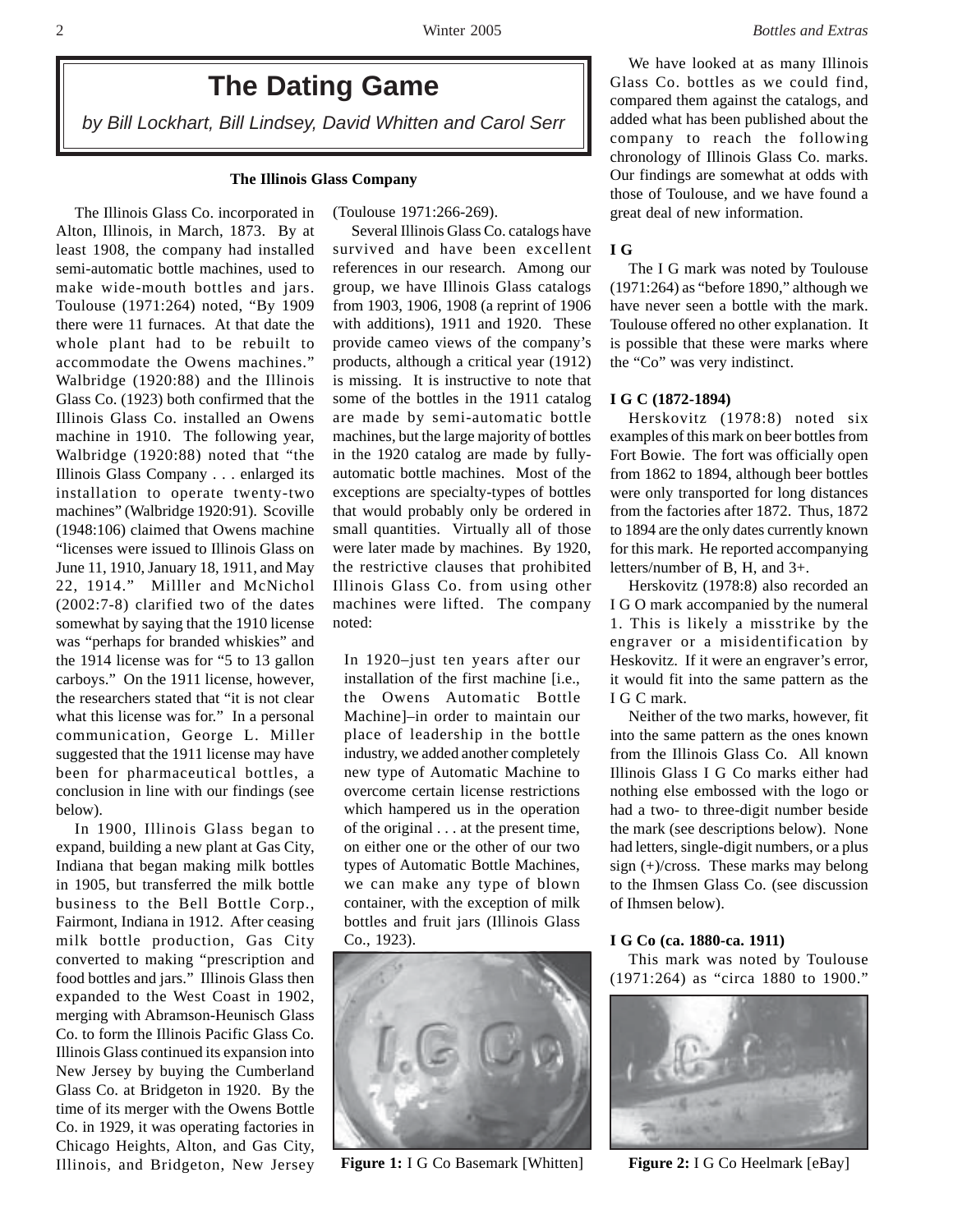## *Bottles and Extras* Winter 2005 3

However, in his earlier book on fruit jar marks (Toulouse 1969:157), he dated the mark at "circa 1895-1905," but, in his "Dating the Fruit Jar" section farther back in the book, he stated that the mark was used from "shortly after [the company's] beginning in 1873 until about 1900" (Toulouse 1969:389). He explained (1969:157) that "this trade mark [was] used until about 1905, then placed in a diamond. Could not have been made before 1895 first semi-automatic machines." It should be noted that he was only referring to fruit jars – not other bottles. He also stated that the I G Co mark was located on the bases of fruit jars in an arch (i.e., conforming to the edge of the circular base).

Herskovitz (1978:8) noted three examples of a slight variation of the mark (IG  $C<sup>o</sup>$ ), although this variation has not been reported by any other source. Wilson (1981:117-118) reported eight examples from Fort Union (all with I G Co) both plain and accompanied by letters ranging from D to L. Ayres et al. (1980:unnumbered page) also noted the mark with the small "o" in "Co."

An interesting variation of this mark is shown in Creswick (1995:87). The mark, I G ' Co is obviously an engraver's error and is located in a circular plate mold on the base of a groove ring wax sealer. Creswick dated the jar "circa 1873" but gave no explanation for the timeframe. Creswick (1987:126) also noted the I G Co mark on the base of a fruit jar she dated ca. 1905.

We have solid evidence for use of the I. G. Co. mark by 1881 (probably the year earlier) on Hutchinson-finished soda bottles used in New Mexico. The mark was used until at least 1908, probably 1909 or later, again on a solidly-dated soft drink bottle from El Paso, Texas (see Lockhart 2000a, Chapter 8b). Dates up to 1906 are also known on soft drink bottles from Arizona (Miller 2000:38). The mark only shows up on mouth-blown bottles and mostly appears on the heels of bottles. The occasional marks on bases may be from Ihmsen Glass Co. (see discussion below). The marks appear on heels with no punctuation, full punctuation, and sporadic punctuation (e.g., I G Co.), although the differences appear to be at the whim of the engraver and are not dateable by any means we have found **[Figure 1]**.

Although the possibility of the mark

on the base being used by Ihmsen cannot be discounted, the placement likely has more to do with the other marks frequently being placed on the base. Hutchinsonstyle bottles were usually used for soft drinks, although, occasionally breweries used the containers for beer. In either case, the bottles were usually stored top down to keep the leather gasket moist – thus preventing leaks. Cases had holes drilled in the bottoms to accommodate the finishes and necks of the bottles, allowing the bases to point upward (Jones 1964:[22]). This created a perfect platform for embossing the bottlers' names or logos on the bases. With the bottlers' logos already on the bases, many manufacturers began placing their marks on the heels of bottles. Both practices continued into the late 1930s, and some glass houses continue to mark their bottles on heels into the  $21<sup>st</sup>$  century. The practice of basal marking for bottlers was rarely used by breweries, so most glass houses embossed their marks on the bases of beer bottles. Thus, the placement of the mark probably had more to do with bottle type than with a difference in manufacturers.

At some point, after 1895, catalog numbers were added to the right of the I. G. Co. marks, possibly only on returnable beer and soft drink bottles or alcohol bottles **[Figure 2]**. This was certainly in place by 1903 when "mould numbers" (i.e., numbers in the catalog) are included in the catalog – only for returnable bottles and those containing alcohol. Thus far, all numbers associated with the I. G. Co. mark have matched those in the 1903 catalog.

# **I G CO in a Diamond (ca. 1900?-ca. 1911)**

Jones (1966:16) observed that "Illinois Glass Co. used those letters in

combination with [elongated diamond] 1880's." Noted by Toulouse (1971:264) as "circa 1900 to 1916," this mark appears in the 1903, 1908, and 1911 catalogs but is absent from the 1920 catalog **[Figure 3]**. It appears on few bottles. The catalog dates suggest that Toulouse's range is reasonably correct, although the use probably ceased in 1912. The only examples we can currently cite (courtesy of Bill Lindsey and David Whitten) are mouth blown. Based on the date range, it is likely that all bottles bearing this mark will be mouth blown. It is clear that these marks were used concurrently with the I. G. Co. mark rather than being used exclusively during the period as Toulouse stated.

Creswick (1987:126) showed a jar with a glass lid. The outside of the lid was embossed SUNSHINE in an elongated diamond. The inside was embossed I G Co inside a diamond. She dated the jar ca. 1905.

## **Diamond I (1915-1929)**

Jones (1966:16) estimated that use of the mark began about 1873. The mark was cited by Toulouse (1971:264), however, as dating from "1916 to 1929." This is the only date range he noted as being "solid" (i.e., not "circa" or "before"). In his fruit jar book (Toulouse 1969:389), he claimed that the mark began to be used "about 1914." Peterson (1968:41) placed the mark at 1915. All examples of this mark appear on machinemade bottles. As noted in the introduction to this column, the converging evidence indicates that Illinois Glass Co. received a license to manufacture whiskey bottles on June 10, 1910 (Miller & McNichol 2002:7; Scoville 1948:106), and installed numerous Owens Automatic Bottle Machines in 1911. Illinois Glass received

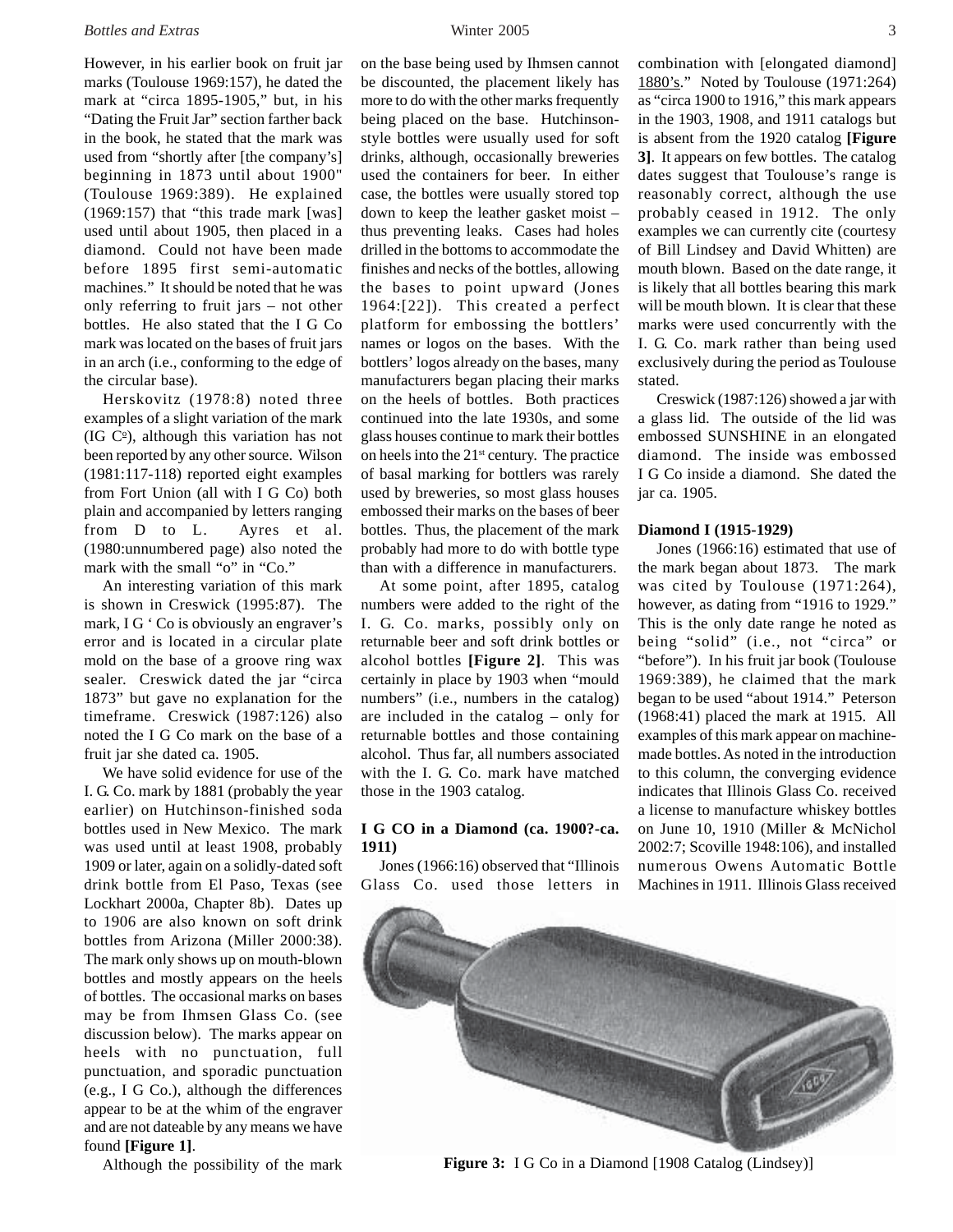

**Figure 4:** Diamond I with Serifs [1920 Catalog (Lindsey)]

a second, unspecified license, on January 18, 1911, probably for the production of pharmaceutical bottles. This was apparently not an exclusive license (Miller & McNichol 2002:7; Scoville 1948:106).

Although the extant material does not specifically state which plant the machines went to, the machines licensed in 1911, probably for pharmaceutical bottles, were likely installed at the Gas City plant that actually began production in 1912 (Toulouse 1971:267). We originally thought that 1912 would be a probable beginning date, since all known Diamond I bottles (at least all we could find) are machine made. Evidence from Creswick (1987:154), however, showed that the Illinois Glass Co. registered the "I within diamond" trademark (#224,561) on March 1, 1927, and claimed the mark was first used on June 1, 1915. The mark continued in use until the merger with Owens Bottle Co. in 1929.

David Whitten pointed out that the discrepancy between the trademark date (1927) and the date of initial use (1915) totaled 12 years. The big question (that will probably remain unanswered) is: Did the company have the 1915 date from records, or were they guessing. Since the difference between the company's noted date (1915) and our first estimate (1912) is small, the point is probably moot. The best date with current information, then, is supplied by the Illinois Glass Co. – 1915.

Numerals, such as 3, 5, 9, 11, 12, and 17 often (but not always) accompany the Diamond I mark. These cannot be date codes because most are too early. They cannot be catalog numbers because the number 9 appears on two different bottle styles (one a medicine bottle, one an ink bottle). Numbers were checked against the 1920 catalog. The numbers are sometimes accompanied by letters, and letters occasionally appear without numbers. Currently these codes remain



**Figure 5:** Diamond I Sans Serifs [Lockhart]

a mystery, although they could simply be related to identifying individual molds for quality control.

The "I" inside the diamond is used in both sans serif and serif forms and even appears as a dot on some small bottles. It is likely that this was done at the whim of the individual engraver and has no relevance to the individual factory in which the bottle was made or to any datable period **[Figures 4-6]**.

## **Lyric (1911-1929)**

LYRIC accompanies Diamond I marks on some pharmaceutical bottles. Page 14 of the Illinois Glass Co. 1920 catalog described the "Lyric" bottles **[Figure 7]**. It stated that the Lyric bottle was patented (although they did not list the number) and was "a graduated oval." Lyric bottles came in sizes ranging from ½ to 32 ounces, although the "5, 7, 10, 14, and 28 ounces are plain–not graduated." They described the bottle as:

A bottle of excellent design, correctly graduated in both the Metric and American scales, to be used by the druggist–who may desire to add a touch of refinement and good taste, coupled with practicability to his prescription department. . . . [The bottle] is offered in Washed, Corked and Sterilized, or the Regular Service. . . . The style, finish, corkage, capacity, packing and excellent labeling space has made this our most popular Prescription Bottle.

Page 15 of the catalog showed a drawing of the bottle style, front, back, and base. Every Lyric bottle we have examined has matched the drawings in the 1920 catalog. With a single exception, all Lyric bottles we have seen have been made on an Owens Automatic Bottle Machine and also had the Diamond I mark. The exception is mouth blown and



**Figure 6:** Diamond I (dot variation) [Whitten]

has SANITIZED/LYRIC embossed on the base **[Figure 8]**. The S and D are surrounded by shields, and the T is larger than the remaining letters. The bottle does not bear the Diamond I mark. Since this is pre-machine, the bottle style was probably created and the bottle made in 1911, just before the advent of the machines and pharmaceutical production at Gas City. Lyric bottles were made until at least 1920 and probably until the merger with Owens in 1929. It is possible, however, that the initial, pre-machine bottle was a trial run, and the brand began use in 1914 or 1915.

# **Intertwined IGCo Emblem (ca. 1906 ca. 1914)**

According to Toulouse (1971:264), two similar marks, both intertwined logos, were used "circa 1914, fruit jars." However, in his earlier book, he claimed a range of "circa 1906-1914" (Toulouse 1969:157). Both intertwined monograms were found on the sides of fruit jars above MASON'S/PATENT/NOV 30TH/1858. He further stated that "the design of the monogram first appeared in their 1906 catalog and was used on fruit jars only until about 1914."

Kath (1996:50) stated that "gobs of minor variations are found among the IGCo monograms," and she illustrated three of them **[Figure 9]**. She further noted that all were "embossed above MASON'S PATENT NOV 30 TH 1858 on the front of the jars." She suggested that the jars were made "during the 1890s." The Illinois Glass Co. catalog for 1903 did not show any fruit jars. The 1908 catalog, however, on page 204 showed the Mason jar described by Kath. All fruit jars had vanished again by 1920. This suggests that the date range offered by Toulouse (ca. 1906-1914) is probably correct or very close. Creswick (1995:143) also showed IGCo monograms on Mason fruit jars, although she noted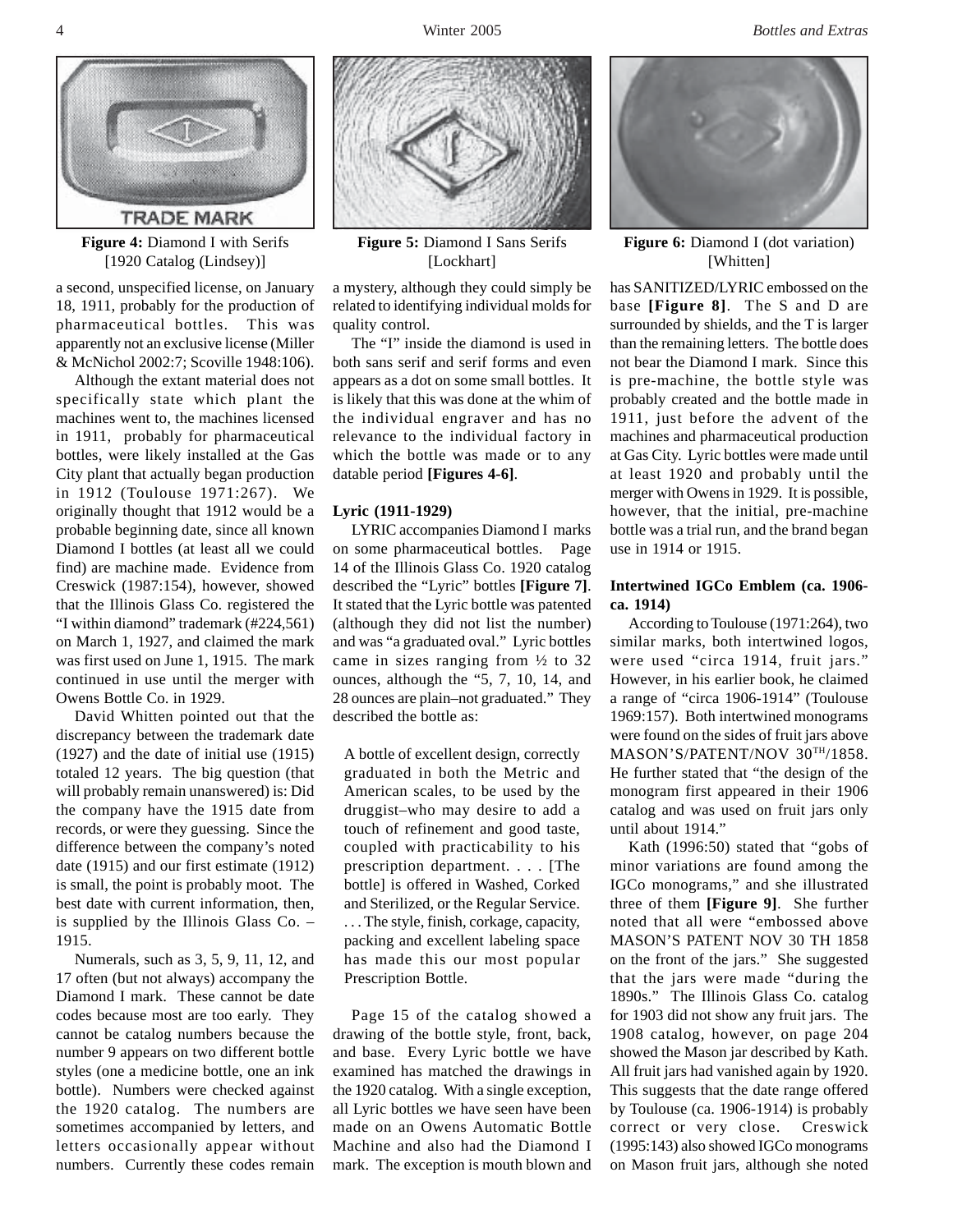

fewer varieties than Kath. It is interesting that she did *not* identify the company as either Illinois Glass or Ihmsen.

Although the marks noted by Toulouse appeared in 1903, 1906, 1908, and 1911 catalogs (always in plate molds on soda or beer bottles), we have never seen them on an actual soda or beer bottle. The illustration was likely just to show what could be done on a plate mold rather than to indicate a mark used on the bottle.

Roller (1983:162) identified an IGCo monogram on the base of a shoulder-seal fruit jar with a continuous-thread finish. The jar was patented October 24, 1882, by Michael Ward, Pittsburgh, Pennsylvania. Roller identified the maker as the Independent Glass Co. of Pittsburgh, a company in which Ward and Henry F. Voigt (the second assignee of the patent) were officers. This identification questions the identification of some or even all of the other marks on jars as



**Figure 8:** LYRIC (non-machine made) [Serr]



[Kath 1996]

belonging to the Illinois Glass Co. Roller dated the jar (and therefore the mark) as ca. 1880s.

# **Presto (1927-1929)**

Creswick (1987:154) noted that the Illinois Glass Co. was granted a trademark for the Presto logo on July 3, 1928. The company claimed it was first used in 1927. Creswick (19878:106-108) showed numerous examples of jars with Presto on their sides, some of them embossed MANUFACTURED BY/ILLINOIS GLASS CO. on the lower back side. Jars with the Presto logo were also made by Illinois Pacific Glass Co., Illinois Pacific Glass Corp., Illinois Pacific Coast Co. (subsidiaries of Illinois Glass), and the company's successor, the Owens-Illinois Glass Co. Those from Illinois Glass Co. could not have been made after 1929.

# **Numbers in a Diamond (1911-1929)**

We hypothesized that the diamond mark surrounding two-, three-, or fourdigit numbers was used by the Illinois Glass Co. and that the numbers were catalog numbers (called Stock Numbers by King [1987:249]) similar to those used by the Dominion Glass Co. in Canada as researched by Miller and Jorgensen (1986). When we tried to match numbers inside 18 marks with the 1920 Illinois Glass Co. catalog, we found matches for most of the bottles that were not embossed on the sides with a specific company name or logo. With only three exceptions, all bottles with numbers in a diamond and no embossing on the sides, had exactly matched both the shapes and the numbers in the 1920 catalog. These exceptions might reflect later styles that were not in production by 1920. Eventually, we were able to match many other numbers between the marks and the catalog.

A good example is a bottle bearing the Diamond 817 mark that matches the Barrel Mustard shown on page 91 of the Illinois Glass Co. 1920 catalog. The drawing in the catalog is labeled mold number 817 **[Figures 10-12]**. These mustard bottles were made by one of the company's semi-automatic bottle machines, and our example is solarized a light amethyst color. It becomes pretty clear that the Illinois Glass Co., in its earliest bottles, was using manganese as a decolorant.

Bottles with embossed markings on the sides were probably "private label" bottles,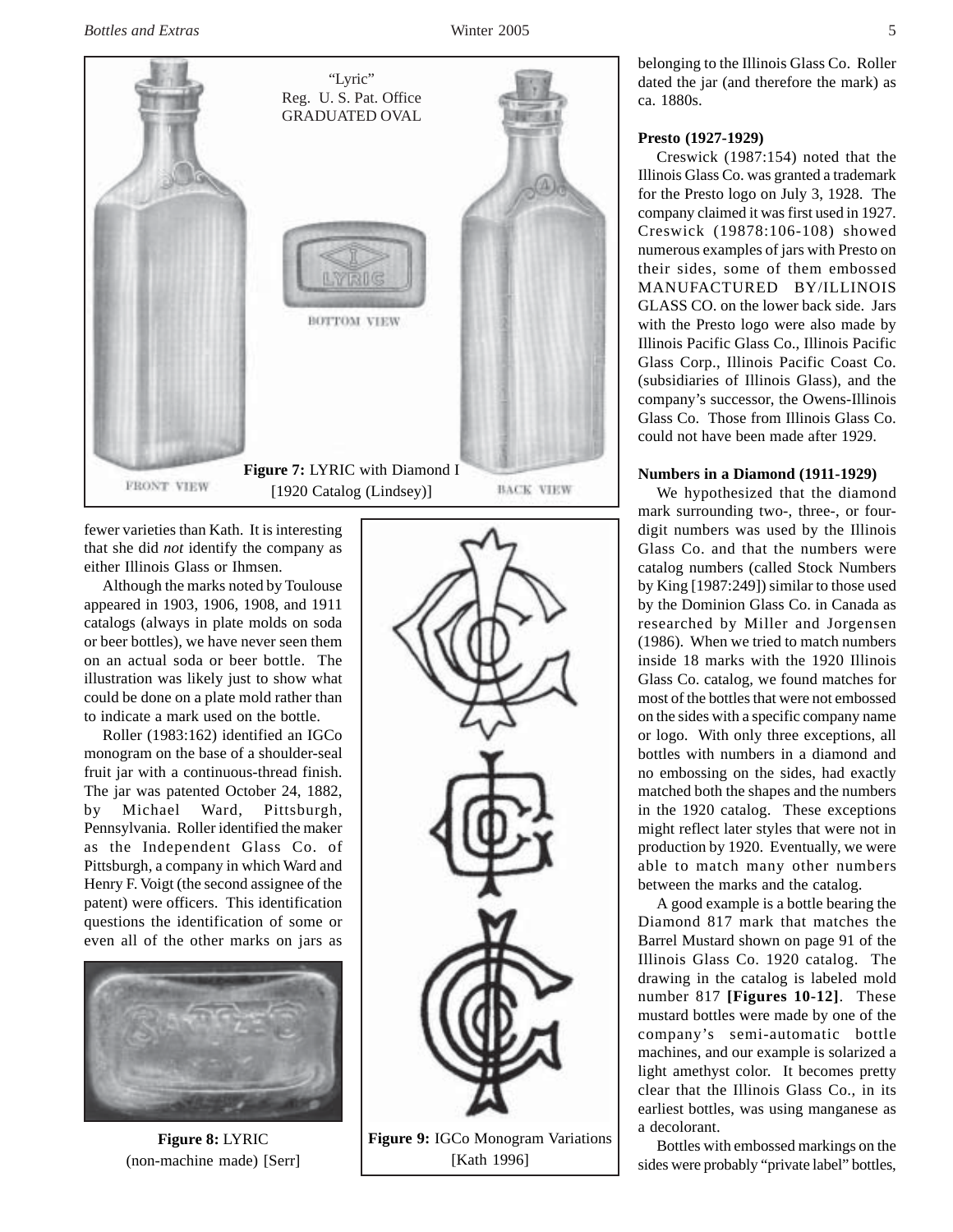special orders from various companies. Because these styles were "private," the mold numbers would not be expected to appear in the catalogs. The numbers would only belong to Illinois Glass Company's individual customers and a non-public list retained at the glasshouse.

A great example of a private label mark that was used consistently is 600 in a diamond. This mark was embossed on the bases of bottles containing Sloan's Liniment. Bottles with the mark are



**Figure 10:** Mustard Jar (base – 817) [Lockhart]



**Figure 11:** Mustard Jar (side view) [Lockhart]

illustrated in both Colcleaser (1965:57) and Eastin (1965:7), and several examples have been verified by the authors **[Figure 13]**.

The diamond mark with numbers inside was probably first used in connection with whiskey bottles. The Illinois Glass Co. was issued an Owens machine license on June 10, 1910, to make whiskey bottles. Prior to that time, Owens only issued exclusive licenses (e.g., American Bottle Co. was the *only* company allowed to use the Owens machine to make soda or beer bottles until the patents ran out in the early to mid-1920s). However, Owens licensed both Illinois Glass and the Charles Boldt Glass Co. to make whiskey bottles in 1910 (Scoville 1948:103). Actual production of bottles, however, did not begin until the following year (1911). Therefore 1911 is the first year for the use of the diamond **Figure 13:** Sloan's Liniment<br>mark with internal numbers.



BARREL MUSTARD

Mould No. 817 Size: 3 oz. Quantity per crate: 8 gro. Weight per gro: 45 lbs.

American Metal Cap Finish unless otherwise specified. This style can only be sold on and west of the Mississippi River.

**Figure 12:** Mustard Jar (817) [1920 Catalog]



However, it seems that the Illinois Glass Co. did not mark its earliest whiskey bottles. Lockhart (2000b) analyzed 23 colorless, one-pint liquor bottles and seven half pints excavated in El Paso, Texas. All of the pints and six of the half pints were machine-made with distinctive Owens scars, marks only made by the Owens Automatic Bottle Machines. All were made between 1911 and 1919 (the inception of Prohibition) – none contained the FEDERAL LAW FORBIDS THE RESALE OR RE-USE OF THIS BOTTLE warning required from 1933 to 1964.

Ten pints and four half pints were embossed with the B (with extended serifs) mark used by Charles Boldt. The remaining 13 pints and two half pints had no manufacturer's marks, although they had Owens scars. The only quart bottle in the assemblage was embossed with 315 inside an elongated diamond, a mark from the Illinois Glass Co. It is likely that the bottles with no manufacturer's marks were made by the Illinois Glass Co. Lockhart has two whiskey bottles, both embossed on the base with CAPACITY ONE FULL QUART. Each has an Owens scar slicing through the lettering. One has no manufacturer's mark; the other is marked with the Diamond I logo **[Figures 14-15]**. Also of interest, some of the unmarked bottles were solarized to an amethyst color, indicating the presence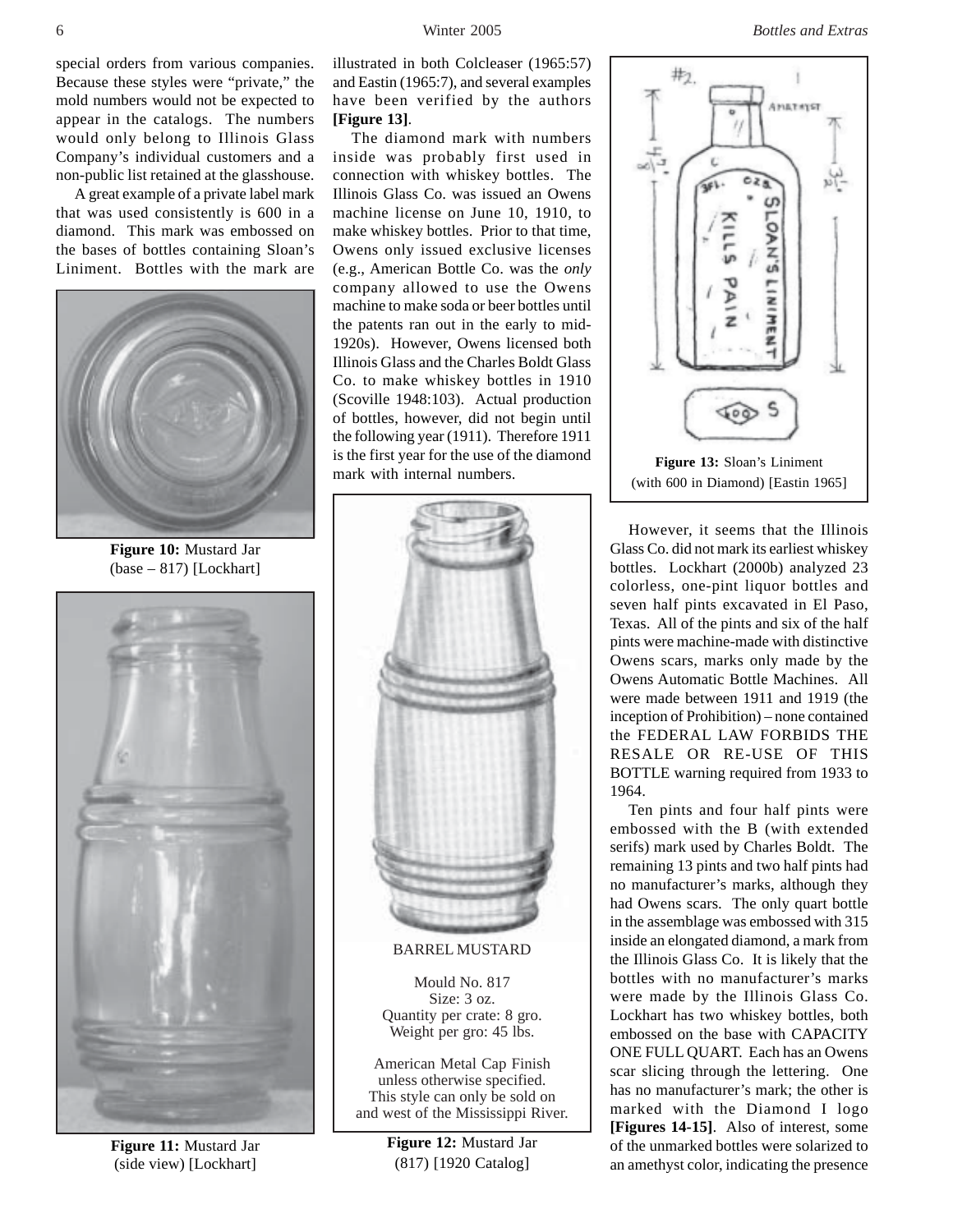

**Figure 14:** Whiskey base (Owens scar) [Lockhart]



**Figure 15:** Whiskey base (Owens scar and Diamond I) [Lockhart]

of manganese dioxide in the glass mixture as a decolorant. The use of manganese was discontinued because it did not work well with machine manufacture. Apparently, Illinois Glass Co. was one of the companies that pioneered the change.

Toulouse claimed a similar elongateddiamond mark was used by Diamond Glass and dated it "since 1924." Although he did not give an explanation for the date, he stated, "From the beginning [of the company] until 1917 all bottles were hand blown. In that year semi-automatic machines replaced hand blowing in part, but not entirely until about 1924." He did not mention numbers in the diamond (although he rarely noted numbers in connection with any marks).

Although we considered the Diamond Glass Co. as a possibility, the preponderance of evidence suggests otherwise. Because so many numbers match catalog numbers in the 1920 Illinois Glass Co. catalog, it is clear that the elongated diamond marks that contain numbers were used by Illinois Glass. Since all examples we have seen were machine made (including pharmaceutical bottles), we date the mark from 1911 to the merger in 1929.

## **Ihmsen Glass Co.**

One mystery remains. Although most bottles with the I G Co mark wear the mark on the heel, a few have the mark embossed on the base. Toulouse (1971:261) maintained that I G Co was used by the Ihmsen Glass Co., Pittsburgh, Pennsylvania, "circa 1870 to 1895." He continued, "The use of the 'I G Co' trademark is rare and found on some unmistakably Pittsburgh bottles" (Toulouse 1971:263). Unfortunately, he did not indicate what made the bottles "unmistakably Pittsburgh."

Wilson (1981:117-118) showed eight slight variations of the I G Co mark on beer bottle bases, including the mark alone and with several different single letters (D through L). The letters were always placed below the mark. Wilson, too, suggested that mark belonged to Ihmsen Glass, but he did not discuss why. May Jones (1968:17) also noted the I G Co mark as belonging to Ihmsen. Because of the inclusion of letters and/or numbers and a cross, the I G C mark (discussed above) may also have been used by Ihmsen.

There is, however, no compelling evidence that the I G Co mark was used by Ihmsen. As we will explore in the next issue of *Bottles and Extras*, Ihmsen certainly used the I G Co L mark on bottle bases. Although by no means certain, it is possible that Ihmsen also marked its bottles with the I G Co mark without the "L." Wilson (1891:118) also showed four beer bottle bases with the I G Co L mark. These were accompanied by either a numeral 6 or a Maltese cross above the mark and a letter (I, D, or K) or nothing below the mark. The lack of either letters on other known Illinois Glass Co. marks strengthens the argument that marks accompanied by the letters, single-digit numbers, or a Maltese cross were used by Ihmsen.

## **Other IG Marks**

Jones (1966:16), Peterson (1968:49) and Toulouse (1971:258-261) all listed other IG marks. Jones showed a monogram of G superimposed on an I from the Imperial Glass Co. that she noted was "est 1901 - still 'in.'" Toulouse noted two marks for the Imperial Glass Co. (and Corp.), Bellaire, Ohio: 1) I G, that he dates as "possibly circa 1930 to 1940" and 2) the same monogram already described, used "since circa 1940" (Toulouse 1971:258). Peterson (1968:49) also cited the monogram and noted that "the I has curved ends and a dot at the top" but dated the mark at 1951. The I G mark of Imperial cannot be confused with the I G mark of the Illinois Glass Co. because of the date discrepancy (before 1890 for Illinois; after 1930 for Imperial). The Illinois mark would only appear on mouth-blown bottles, while all Imperial bottles would be machine made. Toulouse (1971:260) also informed us that "'I G' trademarks appeared chiefly on Imperial's opal glassware" (also known as milk glass). Imperial also made flasks that were not exactly reproductions but were in the style of much older flasks (McKearin & Wilson 1978:695, 704-06, 707).

The National Imperial Glass Collectors Society strongly disputed the Toulouse dates. Their webpage (2001) included a timeline for changes in marks used by Imperial. The page showed a number of marks used by Imperial both before and after the IG monogram. The IG monogram was patented on March 17, 1953, and was initially used February 1, 1951. The mark became more complex with the addition of the letter "L" on December 26, 1977, marking the sale of the company to the Lenox Corp. On June 1, 1981, the company again sold to Arthur Lorch, and an "A" was added to the monogram. In 1983, a monogram of NI (New Imperial) was initiated, but it saw little use. Imperial Glass was liquidated in 1984.

A second company, Iroquois Glass Industries Ltd. (later Iroquois Glass Ltd.), Candaic, Quebec, Canada, used a similar monogram (without the curved ends of the I) from 1959 to 1967 (Peterson 1968:49; Toulouse 1971:260). Peterson did not include dates, and Toulouse did not explain his reasons for choosing his date range. Iroquois produced "soft drink and distillery bottles and both narrowmouth and wide-mouth food containers" (Toulouse 1971:261). King (1987) noted that the mark was adopted in 1958 "upon incorporation" and that it was "phased out after 1967, with the company's takeover by Consumers Glass."

Creswick (1995:268) also included the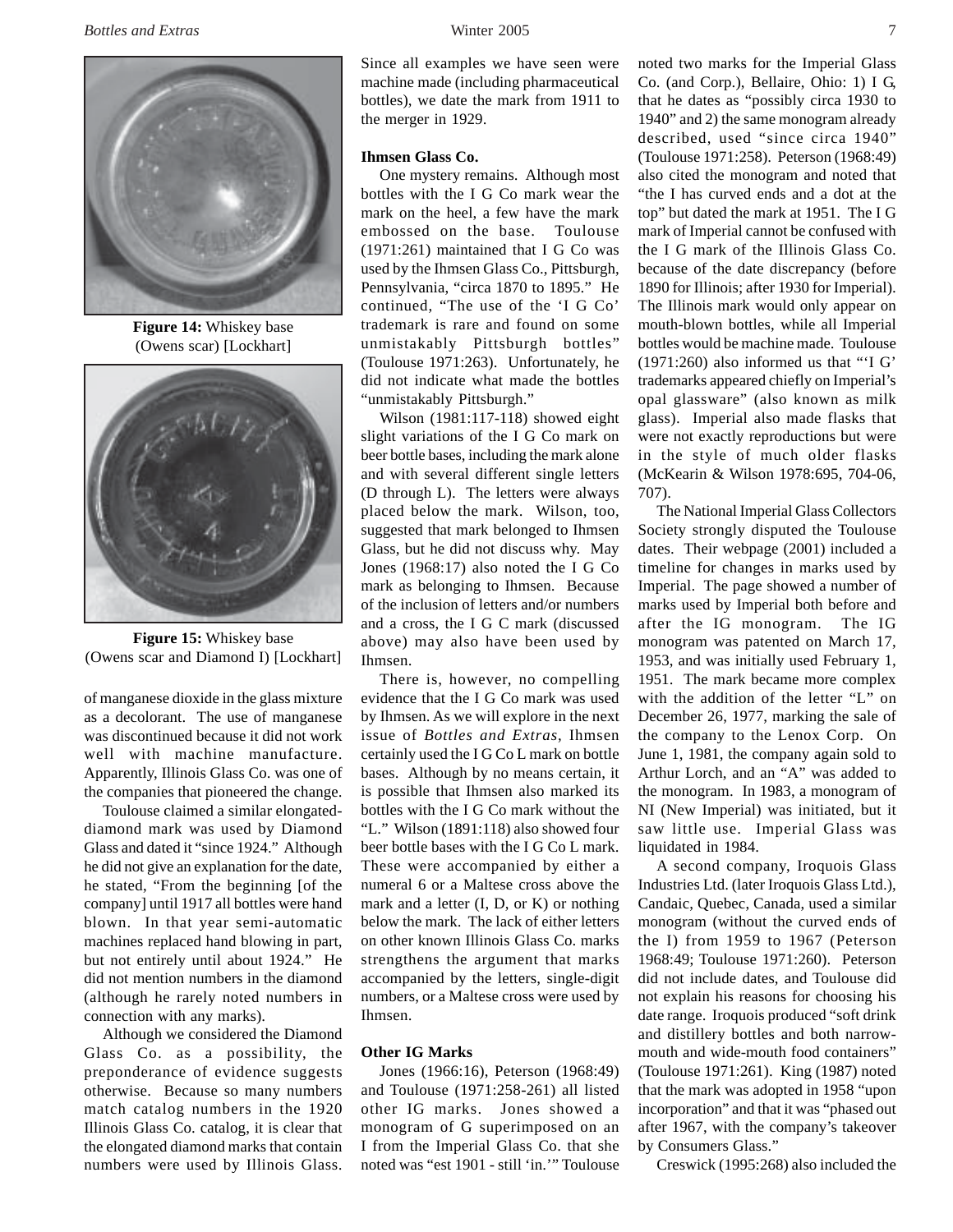| <b>Table 1:</b> Manufacturer's Marks Used by Illinois Glass Co. |                                    |                     |               |                                    |
|-----------------------------------------------------------------|------------------------------------|---------------------|---------------|------------------------------------|
| Mark                                                            | <b>Bottle Type</b>                 | Location of<br>Mark | Dates Usesd   | Source                             |
| I. G. Co. $*$                                                   | Returnables, liquor,<br>some food  | heel or base **     | ca. 1880-1911 | Glass Group                        |
| I G Co" with catalog<br>number to right                         | Returnable soda & beer,<br>alcohol | heel                | ca. 1895-1911 | Glass Group                        |
| IGCO in a diamond †                                             | General                            | base                | ca. 1900-1911 | Toulouse (1971:264)<br>Glass Group |
| Diamond I                                                       | General but especially<br>pharmacy | base                | 1915-1929     | Toulouse (1971:264)<br>Glass Group |
| Numbers in a diamond ††                                         | Mostly pharmacy                    | base                | 1912-1929     | Glass Group                        |
| Lyric                                                           | Pharmacy                           | base                | 1911-1929     | Glass Group                        |
| Intertwined IGCo emblems                                        | Fruit Jar                          | body                | ca. 1906-1914 | Toulouse (1969:157)                |

\* This mark appears with punctuation, without punctuation, or with partial punctuation.

\*\* Basemarks are unusual; there is a slight chance that basemarks are from Ihmsen Glass Co.

† These marks are relatively scarce; we find no specific pattern for their use.

†† The numbers are catalog numbers or numbers of private molds.

Independent Glass Co., Pittsburgh, Pennsylvania, in business from 1881 to 1889. The company made the INDEPENDENT JAR, patented October 24, 1882, by Michael Ward of Pittsburgh. The jar was also identified by Roller (1983:162).

## **Conclusions**

The IGCo mark mostly appeared on the heels of bottles and was especially prevalent on soft drink bottles. It was in use by at least 1881 (probably 1880) and was used until at least 1908. The mark may have continued in use until the machine era at Illinois Glass about 1912. It appears that the IGCO in a diamond was used concurrently with the IGCo mark, although the diamond mark may have been adopted somewhat later. It was also used much less often. If it had a specific purpose, the explanation for that has been lost.

Toulouse was somewhat correct with his dates for use of the Diamond I mark (1916-1929), although the mark very likely was first used in 1912. The mark was also used, often in conjunction with the term LYRIC, on the bases of pharmaceutical bottles beginning about 1912 (although LYRIC, alone, may have been used a year earlier), and its use

extended to the merger with Owens Glass Co. in 1929. The intertwined logo was apparently only used on fruit jars and then rarely.

The final mark, an elongated diamond containing numbers, was almost certainly used by Illinois Glass and probably dates from 1912 to 1929. I. G. Co. marks found on the bases of bottles (rather than the much more common position on heels) may have belonged to the Ihmsen Glass Co. (especially those with accompanying letters and/or numbers). A few other marks that used IG monograms were unconnected with Illinois Glass.

## **References:**

- Ayres, James E., William Liesenbien, Lee Fratt, and Linda Eure 1980 "Beer Bottles from the Tucson Urban Renewal Project, Tucson, AZ."
	- Unpublished manuscript, Arizona State Museum Archives, RG5, Sg3, Series 2, Subseries 1, Folder 220.

Colcleaser, Donald E. 1965 *Bottles of Bygone Days*. Privately Published, Napa, Cal.

Creswick, Alice

1987 *The Fruit Jar Works, Volume II, Listing Jars Made Circa 1900 to* *Modern*. Privately printed, Grand Rapids, Michigan.

1995 *The Fruit Jar Works, Vol. I, Listing Jars Made Circa 1820 to 1920's*. Douglas M. Leybourne, N. Muskegon, Michigan.

Eastin, June

1965 *Bottles West, Vol. I*. Press-tige, Ontario, California.

Herskovitz, Robert M. 1978 *Fort Bowie Material Culture*. University of Arizona Press, Tucson.

- Illinois Glass Company 1923 *Fifty Years of Achievement in Building up a Service of Better Bottles*. Illinois Glass Co.
- Jones, May

1964 *The Bottle Trail, Volume 4*. Nara Vista, New Mexico.

1966 *The Bottle Trail, Volume 6*. Nara Vista, New Mexico.

1968 *The Bottle Trail, Volume 9*. Nara Vista, New Mexico.

Kath, Vivian S.

1996 "Granny Kath's Kitchen." *Antique Bottle & Glass Collector* 13(6):48-53.